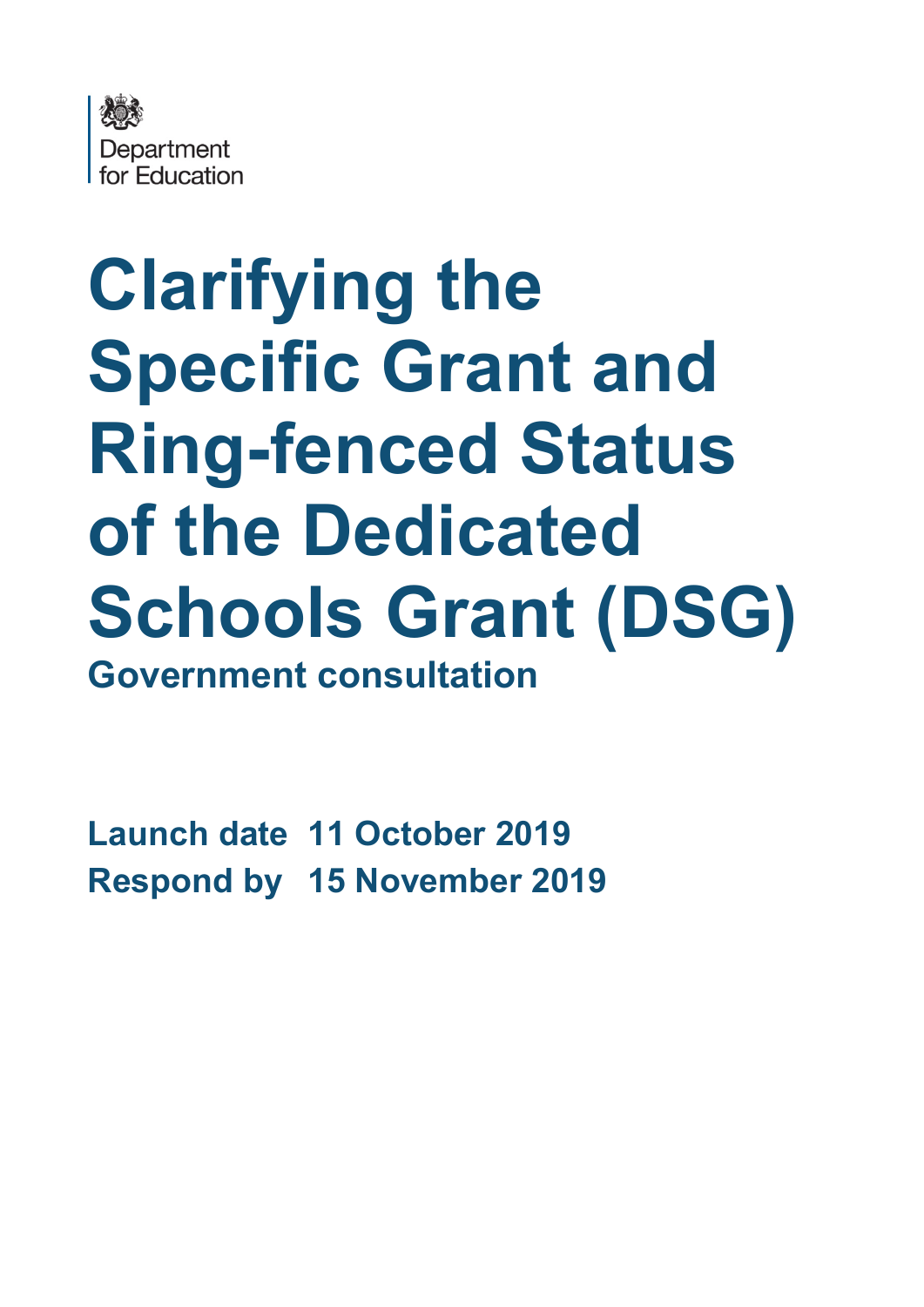# **Contents**

| Introduction             | 3               |
|--------------------------|-----------------|
| Who this is for          | 3               |
| Issue date               | 3               |
| <b>Enquiries</b>         | 3               |
| <b>Additional copies</b> | 3               |
| The response             | 3               |
| About this consultation  | $\overline{4}$  |
| Proposals                | 5               |
| Question 1:              | 6               |
| Question 2:              | 6               |
| Question 3:              | $6\phantom{1}6$ |
| Respond online           | $\overline{7}$  |
| Other ways to respond    | $\overline{7}$  |
| <b>Deadline</b>          | $\overline{7}$  |
|                          |                 |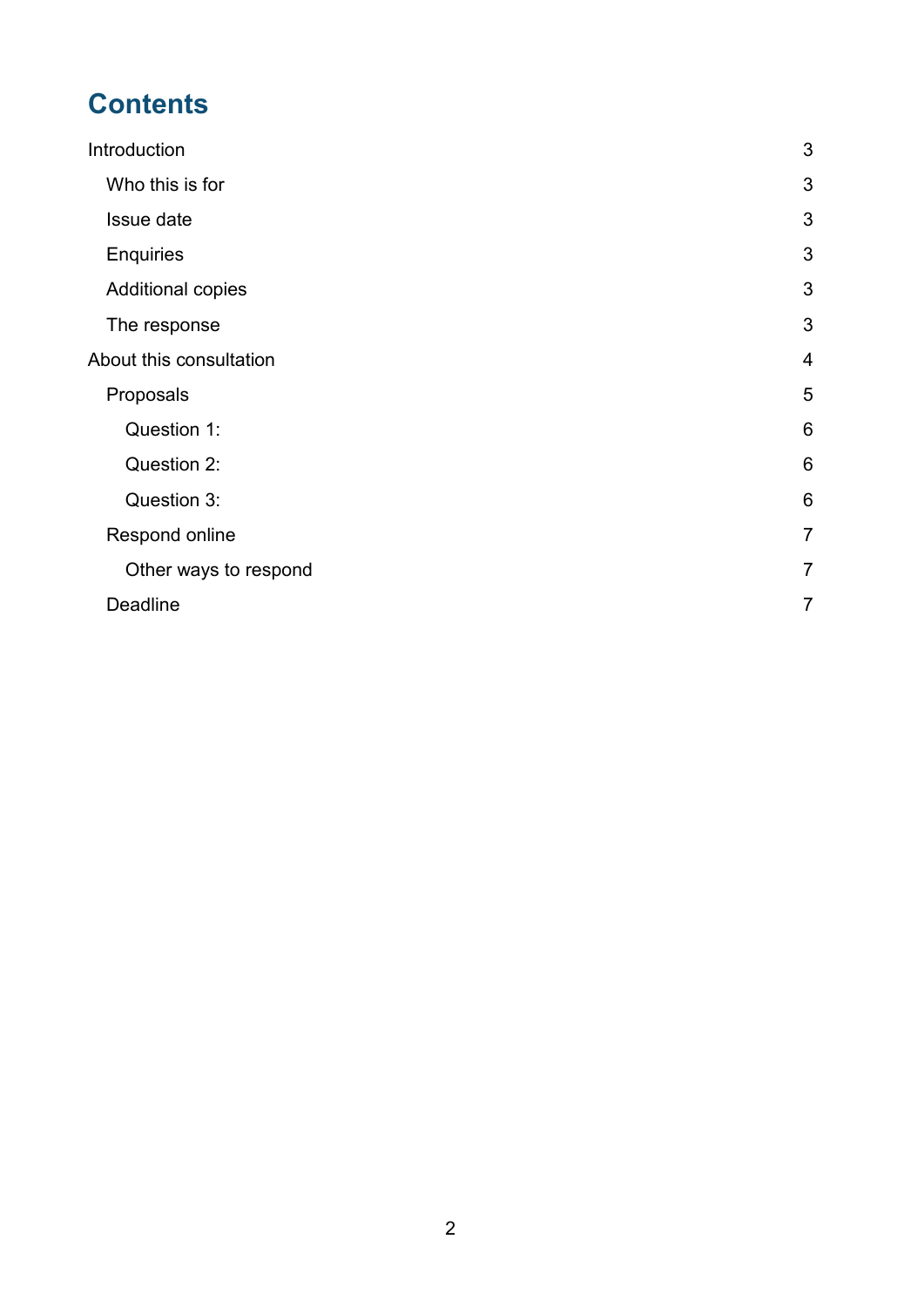# <span id="page-2-0"></span>**Introduction**

The Department is consulting on changing the conditions of grant and regulations applying to the Dedicated Schools Grant (DSG), so as to clarify that the DSG is a ring-fenced specific grant separate from the general funding of local authorities, and that any deficit an authority may have on its DSG account is expected to be carried forward and does not require to be covered by the authority's general reserves.

This public consultation exercise seeks views on making such changes and will allow those with comments, views or concerns to express them. The Government will then make a decision on the proposed changes, in time to inform the setting of local authorities' budgets for the financial year 2020-21.

## <span id="page-2-1"></span>**Who this is for**

- Local Authorities in England
- Schools Forums
- Those who audit Local Authorities in England
- <span id="page-2-2"></span>• Other interested parties

### **Issue date**

The consultation was issued on 11 October 2019.

# <span id="page-2-3"></span>**Enquiries**

If your enquiry is related to the policy content of the consultation you can contact the team on:

• by email: [DSGArrangements.Consultation@education.gov.uk](mailto:DSGArrangements.Consultation@education.gov.uk)

If your enquiry is related to the DfE e-consultation website or the consultation process in general, you can contact the DfE Ministerial and Public Communications Division by email: [Consultations.Coordinator@education.gov.uk](mailto:Coordinator.CONSULTATIONS@education.gov.uk) or by telephone: 0370 000 2288 or via the [DfE Contact us page.](https://www.education.gov.uk/help/contactus)

# <span id="page-2-4"></span>**Additional copies**

Additional copies are available electronically and can be downloaded from [GOV.UK DfE](https://www.gov.uk/government/publications?keywords=&publication_filter_option=consultations&topics%5B%5D=all&departments%5B%5D=department-for-education&official_document_status=all&world_locations%5B%5D=all&from_date=&to_date=&commit=Refresh+results)  [consultations.](https://www.gov.uk/government/publications?keywords=&publication_filter_option=consultations&topics%5B%5D=all&departments%5B%5D=department-for-education&official_document_status=all&world_locations%5B%5D=all&from_date=&to_date=&commit=Refresh+results)

## <span id="page-2-5"></span>**The response**

The results of the consultation and the Department's response will be [published on](https://www.gov.uk/government/publications?departments%5B%5D=department-for-education&publication_filter_option=consultations)  [GOV.UK](https://www.gov.uk/government/publications?departments%5B%5D=department-for-education&publication_filter_option=consultations) in Winter 2019.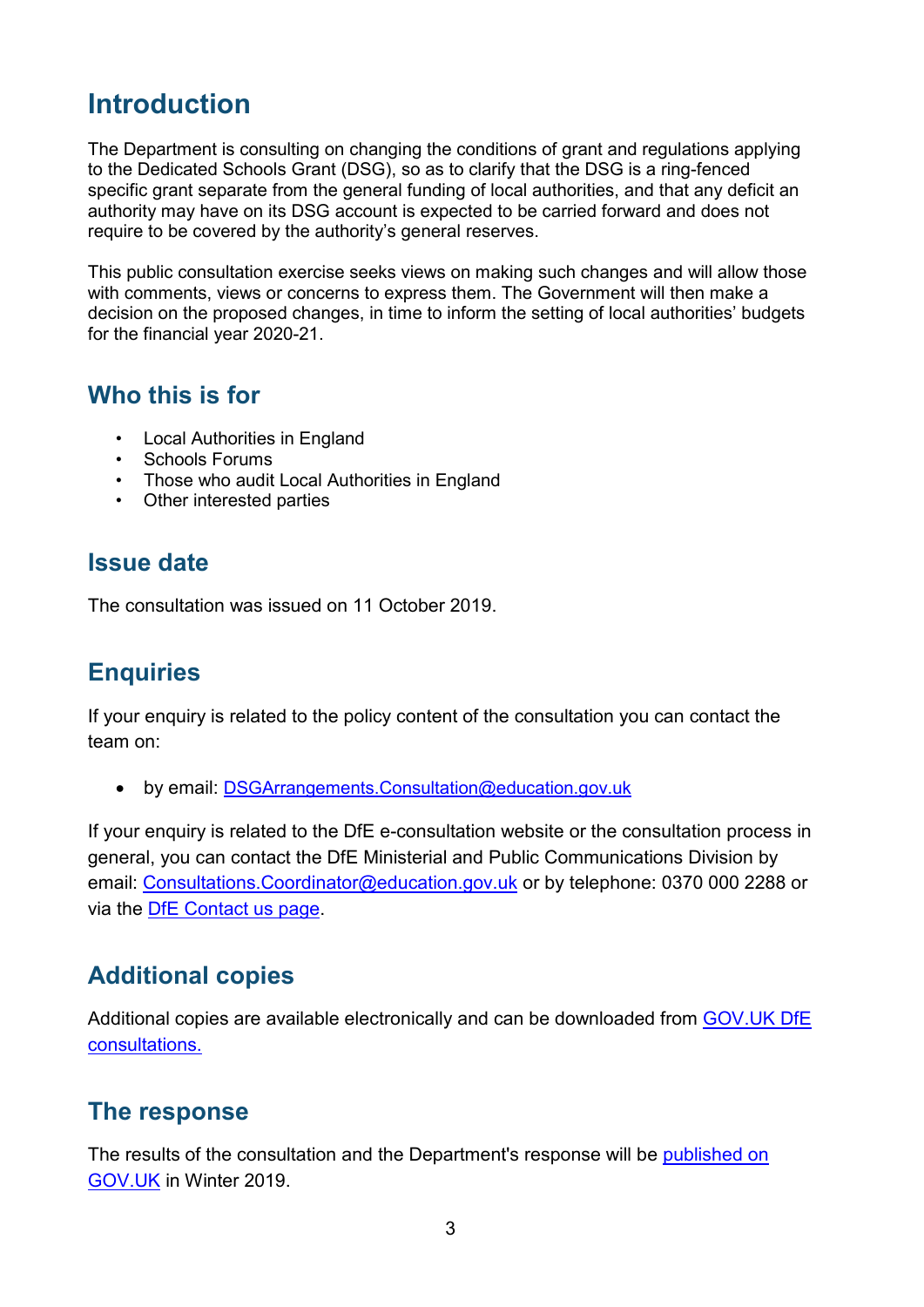# <span id="page-3-0"></span>**About this consultation**

Since 2006 the Department has funded local authorities for their current expenditure on schools, early years and children and young people with high needs through a specific grant known as the Dedicated Schools Grant (DSG), made under section 14 of the Education Act 2002. This specific grant must be spent on the local authority's Schools Budget, which is defined in regulations (currently the School and Early Years Finance (England) (No 2) Regulations 2018).

At the end of each financial year, a local authority may have underspent or overspent its DSG allocation. The conditions of grant for the DSG provide that any underspend must be carried forward to the next year's Schools Budget. To date, the conditions of grant have provided three options for dealing with an overspend:

the local authority may decide not to fund any of the overspend from its general resources in the year in question, and to carry forward all the overspend to the schools budget in future years

the local authority may decide to fund part of the overspend from its general resources in the year in question, and carry forward part to the schools budget in future years

the local authority may decide to fund all of the overspend from its general resources in the year in question

Carrying forward an overspend to the schools budget in future years requires the consent of the local schools forum, or if that is not forthcoming the authorisation of the Secretary of State. In practice, schools forums have almost always approved the carrying forward of an overspend.

Until the last few years, few local authorities were recording DSG overspends, and those overspends were small. However, pressures on the high needs budget have led to more and larger overspends in recent years. Local authorities' budget data for 2019- 20 shows that at the end of 2018-19, about half of all authorities experienced an overspend, amounting to over £250m in all, while others were still carrying forward surpluses. The national net position was an overspend of £40m, and authorities were forecasting that there would be a net overspend of £230m at the end of 2019-20.

The Government announced at the end of August 2019 that funding for schools and high needs will rise by £2.6bn for 2020-21, £4.8bn for 2021-22, and £7.1bn for 2022-23, compared to 2019-20. This includes £780m extra for high needs in 2020-21: the division of funding between schools and high needs for 2021-22 and 2022-23 has yet to be determined. This additional funding will help many local authorities to bring their DSG accounts into balance, but a number of authorities will already have substantial deficits at the end of 2019-20 and will not be able to recover them immediately.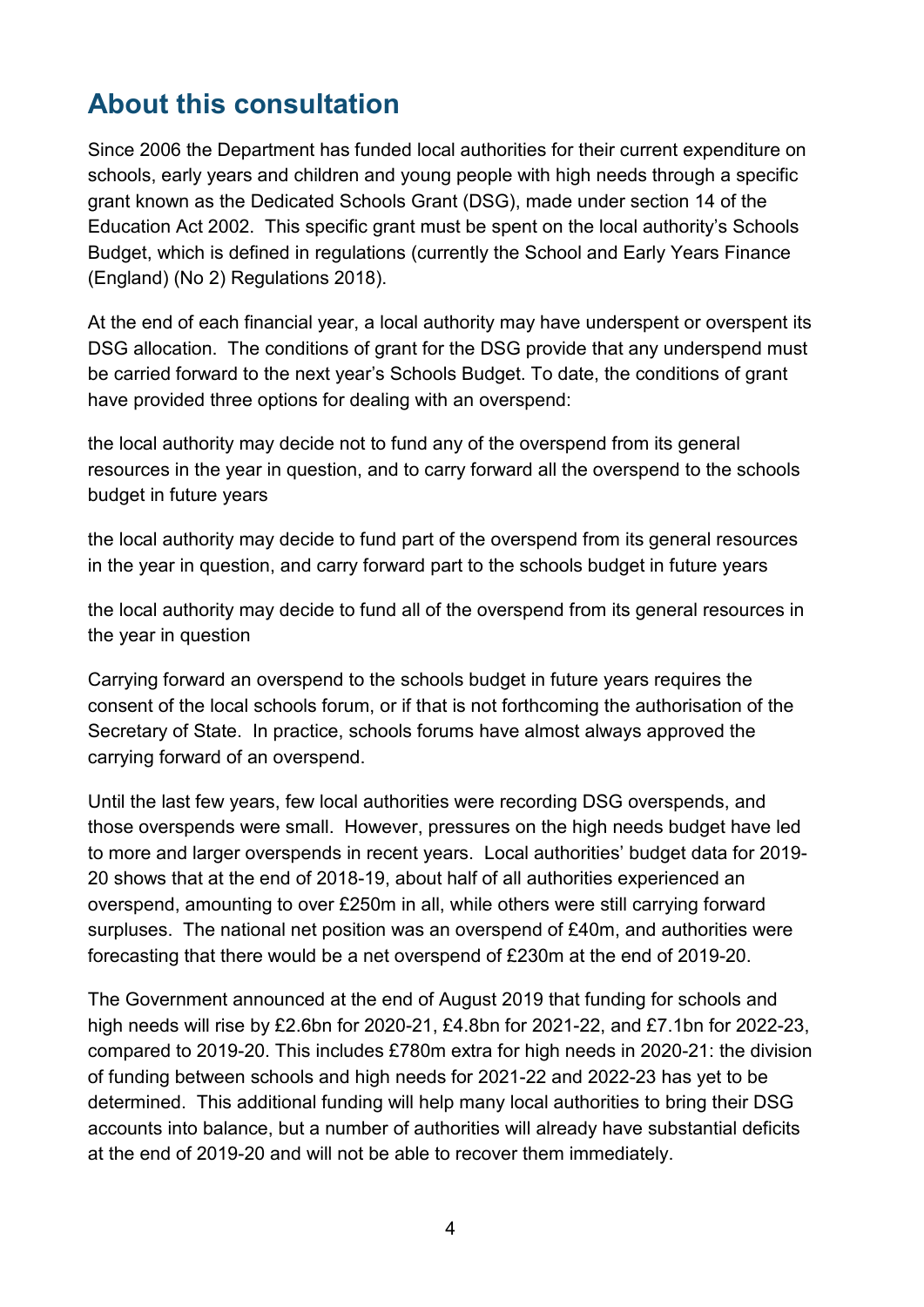The DSG is a specific grant, and the conditions of grant make clear that it can only be spent on the Schools Budget, and not on other aspects of local government expenditure. But where there is an overspend on the DSG, local authorities may currently decide to fund that from general resources. This has led some local authority Chief Finance Officers (often referred to as section 151 officers, with reference to section 151 of the Local Government Finance Act 1972) to conclude that if their DSG account is in deficit, they need to be able to cover the deficit from the authority's general reserves. We know that a similar view is held by organisations that audit local authority accounts. Given the size of some authorities' DSG deficits, and the other pressures on authorities' reserves, there is a risk that covering DSG deficits from general funds may lead authorities to make spending reductions in other services that they would not otherwise make.

The Government's intention is that DSG deficits should not be covered from general funds but that over time they should be recovered from DSG income. No timescale has been set for the length of this process.

The Department has held discussions with the Chartered Institute of Public Finance and Accountancy (CIPFA) and the Ministry of Housing, Communities and Local Government (MHCLG) about changes that we might make to the DSG conditions of grant and the regulations in order to create certainty that local authorities will not have to pay for DSG deficits out of their general funds. The proposals we are now making following these discussions are described below, and are intended for implementation from the start of the financial year 2020-21, so that local authorities would take them into account in setting budgets for 2020-21.

# <span id="page-4-0"></span>**Proposals**

We propose to change the conditions of grant for the DSG with effect from the end of the financial year 2019-20 (ie, any overspend at the end of 2019-20 will fall under the new arrangements). This is therefore expected to inform and affect budget setting processes for 2020-21, as well as the presentation of reserves in the annual accounts for 2019-20. Subject to the outcome of consultation, we propose that future arrangements for dealing with overspends will be worded as follows:

- the local authority must carry forward the whole of the overspend to the schools budget in future years;
- the local authority may not fund any part of the overspend from its general resources, unless it applies for and receives permission from the Secretary of State to do so.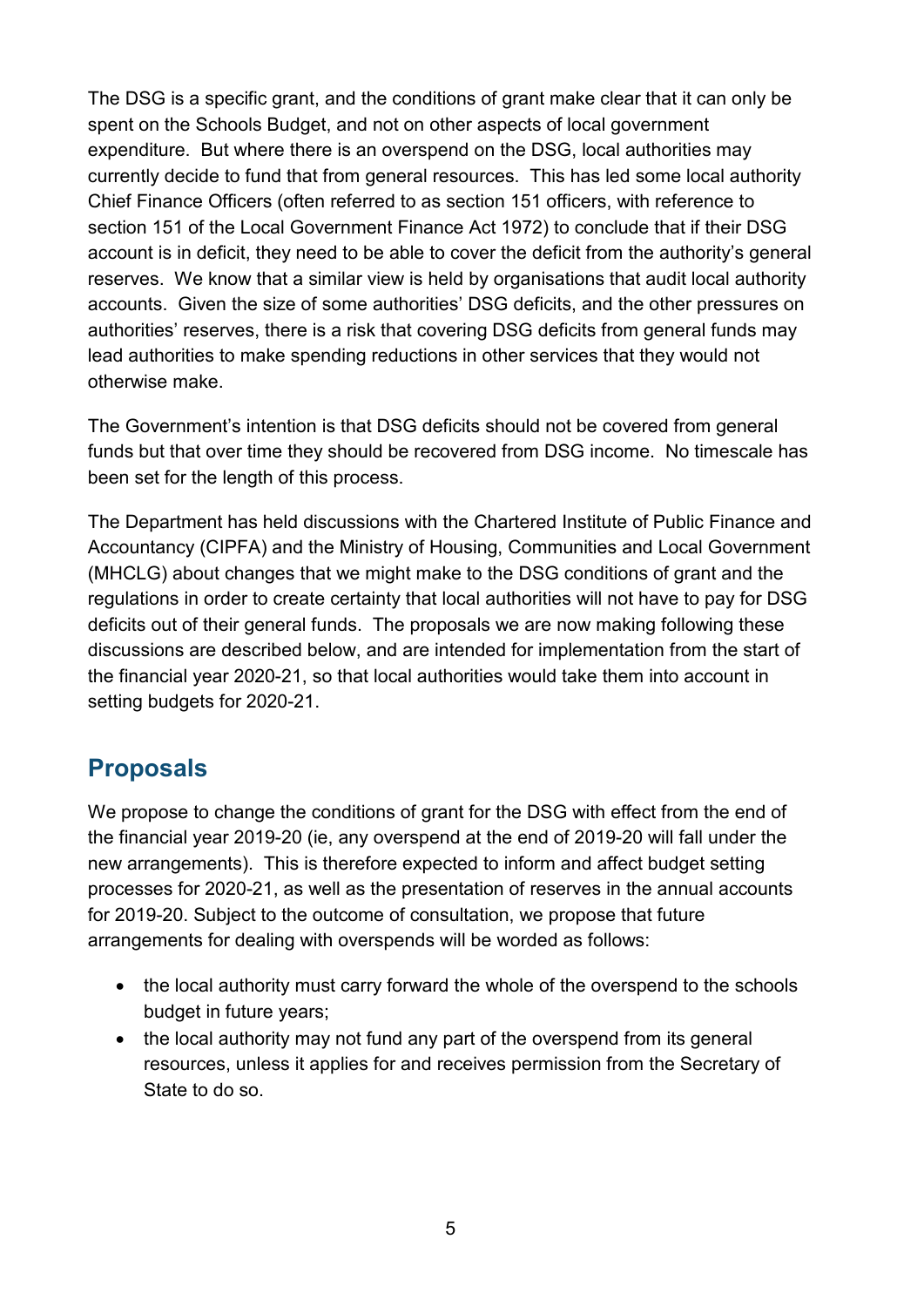The main reason for including the second bullet is that some local authorities have traditionally made small contributions from their general fund to some elements of the schools budget, unconnected to considerations relating to DSG deficits, and we would not wish to prevent this in future.

<span id="page-5-0"></span>**Question 1:** Do you agree that we should change the conditions of grant so that future arrangements for dealing with DSG overspends are worded as follows:

- the local authority must carry forward the whole of the overspend to the schools budget in future years;
- the local authority may not fund any part of the overspend from its general resources, unless it applies for and receives permission from the Secretary of State to do so.

<span id="page-5-1"></span>**Question 2:** As noted in the context section, carrying forward an overspend to the schools budget in future years currently requires the consent of the local schools forum, or if that is not forthcoming the authorisation of the Secretary of State. This is set out in [regulations 8\(6\) and 8\(10\) of the School and Early Years Finance \(England\) \(No 2\)](http://www.legislation.gov.uk/uksi/2018/1185/regulation/8/made)  [Regulations 2018.](http://www.legislation.gov.uk/uksi/2018/1185/regulation/8/made) If the conditions of grant are changed so that the local authority must carry forward the whole of any DSG overspend to the schools budget in future years, it will no longer make sense to require the schools forum to agree such a carry forward. We therefore propose to delete regulations 8(6) and 8(10) from the new regulations for the financial year 2020-21.

Do you agree that we should delete regulations 8(6) and 8(10) from the new School and Early Years Finance (England) Regulations for the financial year 2020-21, so that local authorities are able to carry forward any DSG overspend to the schools budget in future years as the new conditions of grant will require?

<span id="page-5-2"></span>**Question 3:** The purpose of making these changes to the conditions of grant and to the regulations is to establish clearly that local authorities will not be required to cover any DSG deficit from general funds, and therefore do not need to have free general reserves available to match the deficit.

Do you agree that the proposed new conditions of grant and regulations will establish clearly that local authorities will not be required to cover any DSG deficit from general funds?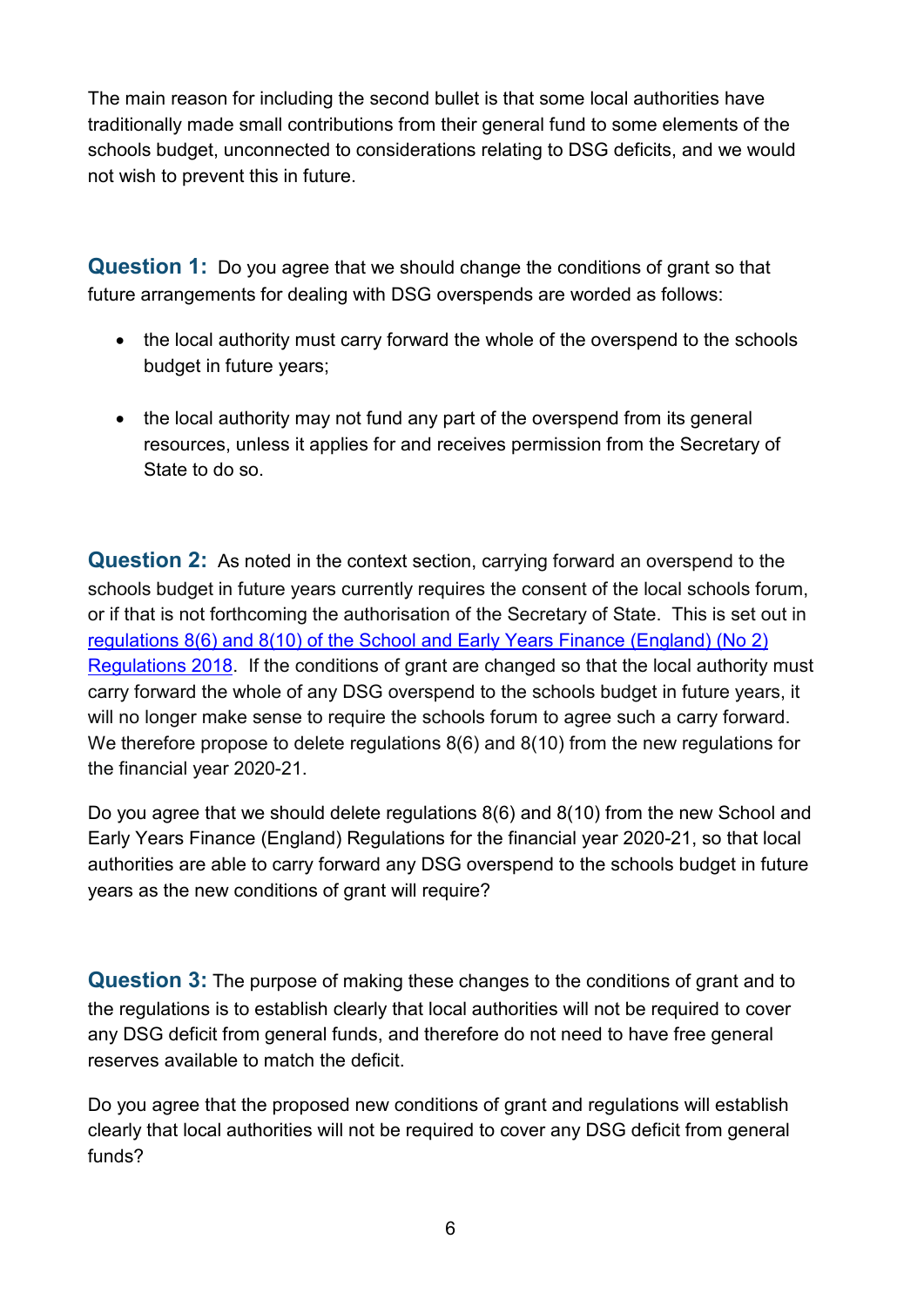# <span id="page-6-0"></span>**Respond online**

To help us analyse the responses please use the online system wherever possible. Visit [www.education.gov.uk/consultations](http://www.education.gov.uk/consultations) to submit your response.

#### <span id="page-6-1"></span>**Other ways to respond**

If for exceptional reasons, you are unable to use the online system, for example because you use specialist accessibility software that is not compatible with the system, you may download a word document version of the form and email it or post it.

#### **By email**

DSGArrangements.Consultation@education.gov.uk

#### **By post**

Funding Stakeholder Engagement Team Academies and Maintained Schools Funding Division: Funding Directorate Education and Skills Funding Agency Bishopsgate House Feethams **Darlington** DL1 5QE

# <span id="page-6-2"></span>**Deadline**

The consultation closes on 15 November 2019